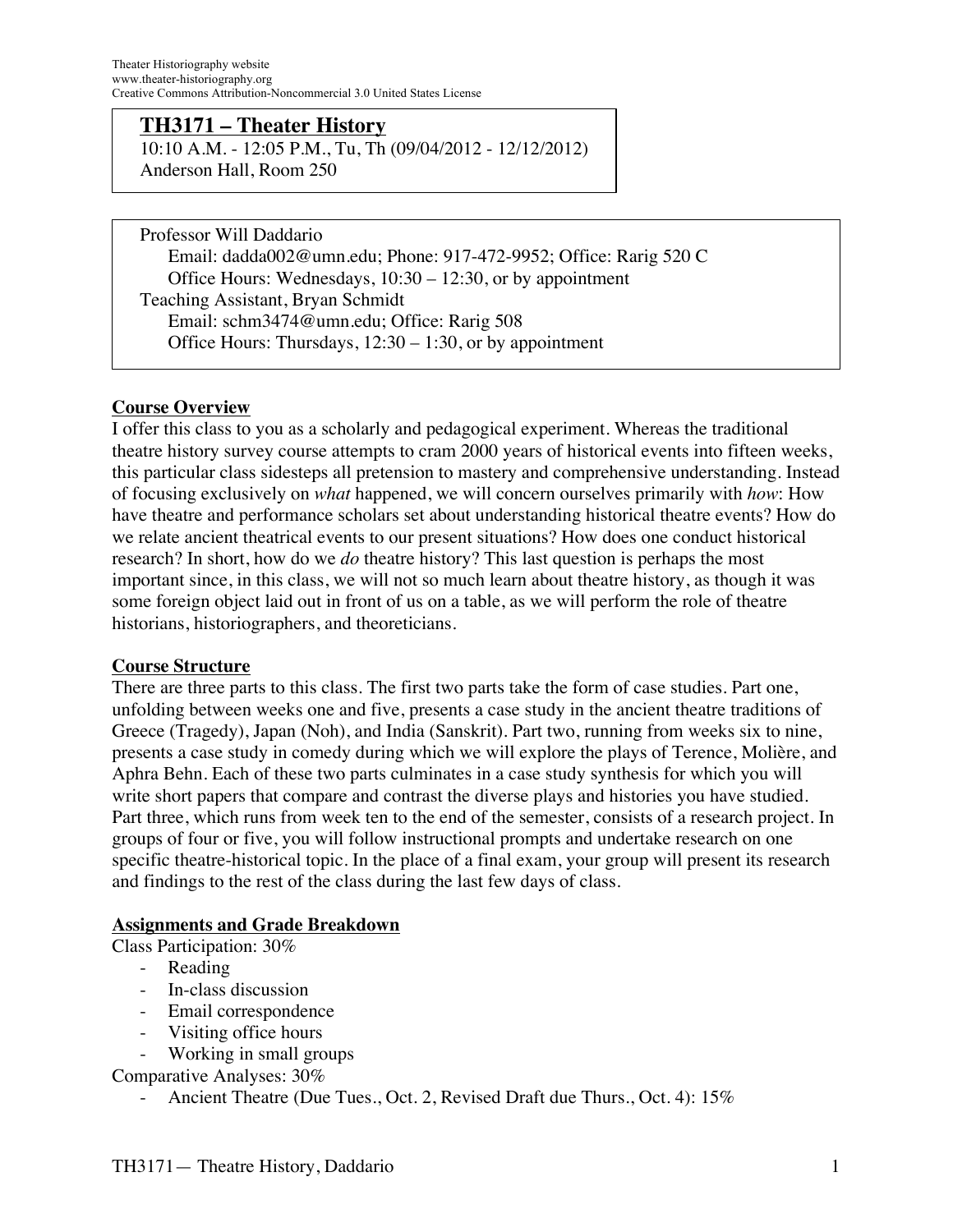Comedy (Due Tues., Oct. 30, Revised Draft due Thurs., Nov. 1): 15%

#### Final Research Project: 40%

- Weekly Assignments: 10%
- Blogs (Individual Journal): 10%
- Presentation: 20%

## **College of Liberal Arts Grades by Percentage**

| $A(93 - 100\%)$   | 4.000 - Represents achievement that is outstanding relative to the level |
|-------------------|--------------------------------------------------------------------------|
|                   | necessary to meet course requirements                                    |
| A- $(90-92\%)$    | 3.667                                                                    |
| $B + (87 - 89\%)$ | 3.333                                                                    |
| $B(83 - 86\%)$    | 3.000 - Represents achievement that is significantly above the level     |
|                   | necessary to meet course requirements                                    |
| $B - (80 - 82\%)$ | 2.667                                                                    |
| $C+(77-79%)$      | 2.333                                                                    |
| $C(73-76%)$       | 2.000 - Represents achievement that meets the course requirements in     |
|                   | every respect                                                            |
| $C - (70 - 72\%)$ | 1.667                                                                    |
| $D+(67-69%)$      | 1.333                                                                    |
| $D(63 - 66\%)$    | 1.000 - Represents achievement that is worthy of credit even though it   |
|                   | fails to meet fully the course requirements                              |
| $F(0-62%)$        | $0.000$ – Fails to meet basic course requirements                        |

### **Writing In This Class**

In this class, you will complete short, informal writing assignments, formal comparative analyses, and structured blog entries. The style of each writing assignment will be different, but the purpose of each is the same: to help you process the material you come across. Unlike thinking, which moves very quickly and can travel in multiple directions at once, writing requires that you put one word in front of another in order to communicate a complex idea as clearly as possible. As you engage with theatre history in this class, I'd like you to treat each writing assignment as a way to practice structuring and communicating your thoughts.

In terms of the department's curriculum, writing in this class serves an additional purpose. TH3171/TH3172 presents students with opportunities to rehearse the writing skills needed for advanced classes such as Dramatic Literature, Text and Performance, and Contemporary Black Theatre. Theatre History is not a writing-intensive class, but it is a class in which you are encouraged to use writing to enrich your thinking about theatre.

Writing is pivotal to the art, the craft, and the study of theatre. Like artistic practice, writing communicates an idea, viewpoint, or vision. In writing we convey thoughts and observations to others to gain a better understanding of our own ideas and interpretations and in order to foster collaboration; writing is joining a conversation.

Writing requires commitment, time, effort, thought, and investment. Just as we re-read a play, rehearse a scene, and re-draft designs, we must put time and attention toward revising our ideas, proposals, and arguments when we write creative and critical papers.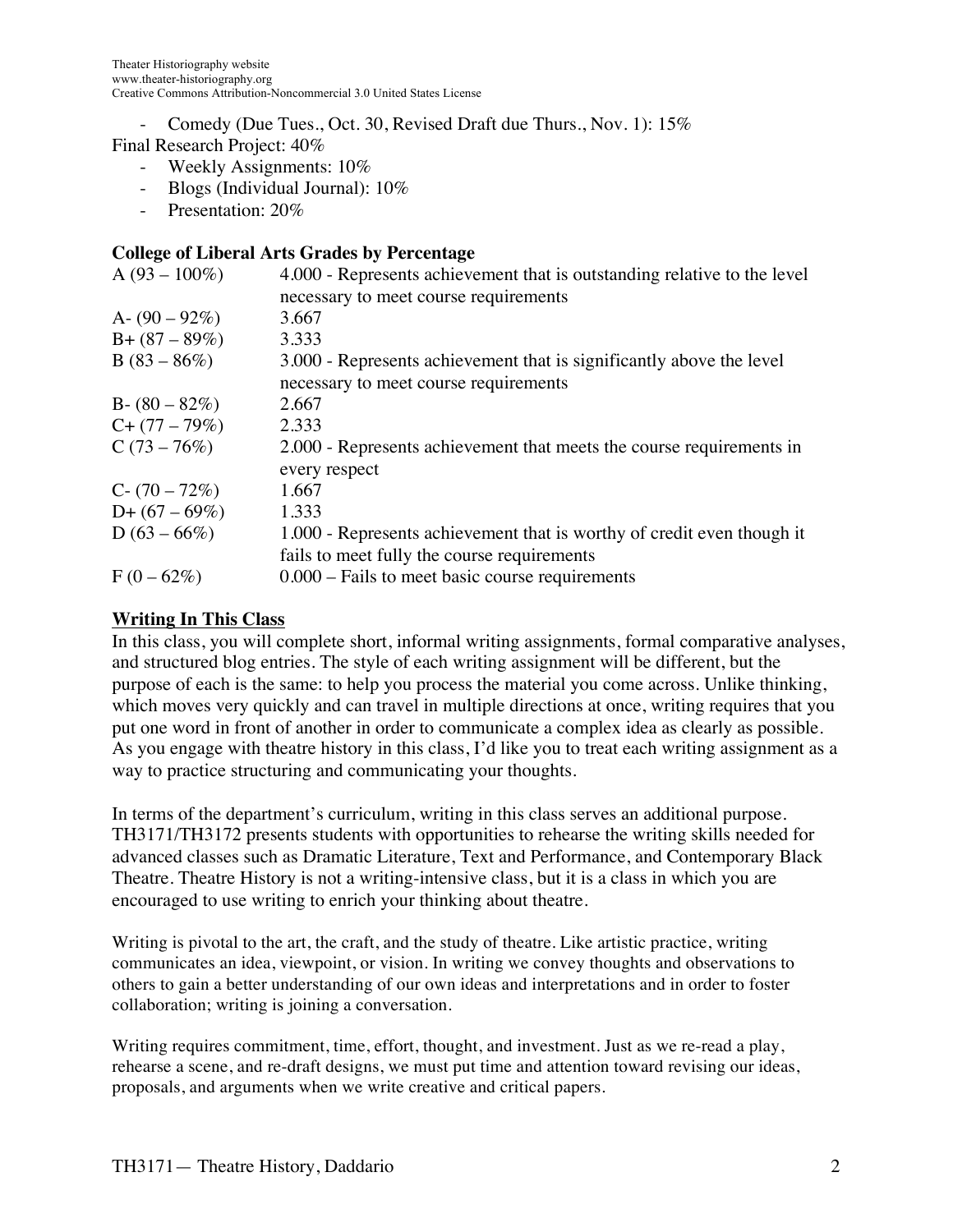Writing that aims to persuade, inform, or describe needs to be complex, vivid, precise, self-aware, and supported by rigorous research.

## **Late Work Policy**

*I will not accept any late assignments in this class*. If you do not turn in assignments on time, then you will receive no credit for them. The reason for this is twofold. First, the number of people in this class makes it very difficult to follow up on late work. I do not want to hound you for assignments. Second, and more importantly, the only way this class will work, by which I mean the only way this class will amount to a rewarding educational experience for you, is if you pay attention to *what* we discuss in class, *how* we discuss it, and *when* all assignments are due. If you don't turn something in on time, I take that as a sign that you aren't invested in the class.

Now, while this is a rigid policy, there is some room for flexibility. If, for example, you know that you will not be able to complete an assignment on time, or if something happens at the last minute that keeps you from coming to class, you can notify Bryan or me of these problems and we can work together to create an alternate due date for your work. The key word here is "communication." If you open lines of communication with Bryan and me, then we can probably work something out.

## **Scholastic Dishonesty**

Scholastic dishonesty means plagiarizing; cheating on assignments or examinations; engaging in unauthorized collaboration on academic work; taking, acquiring, or using test materials without faculty permission; submitting false or incomplete records of academic achievement; acting alone or in cooperation with another to falsify records or to obtain dishonestly grades, honors, awards, or professional endorsement; altering, forging, or misusing a University academic record; or fabricating or falsifying data, research procedures, or data analysis.

Though plagiarism is a tricky term to define these days, the Council of Writing Program Administrators' Best Practices document offers this definition: "In an instructional setting, plagiarism occurs when a writer deliberately uses someone else's language, ideas, or other original (not common-knowledge) material without acknowledging its source."

Within this course, a student responsible for scholastic dishonesty of any kind can be assigned a penalty up to and including an "F" or "N" for the course. If you have any questions regarding the expectations for a specific assignment or exam, ask.

## **Attendance Policy**

You are expected to attend each and every class this semester. If for some reason this is not possible, then you need to know the following information. The first two absences will not affect your grade. Every absence after that, however, will result in the deduction of five percentage points from your class participation grade. This means, for example, that three total, unexcused absences will drop your grade from 90% to 85% (for example). Excused absences do not result in a grade decrease. For an absence to count as excused, you must contact Bryan or me beforehand (if at all possible) and provide the appropriate documentation (e.g., a doctor's note). More than five absences total will result in an automatic failure of this class.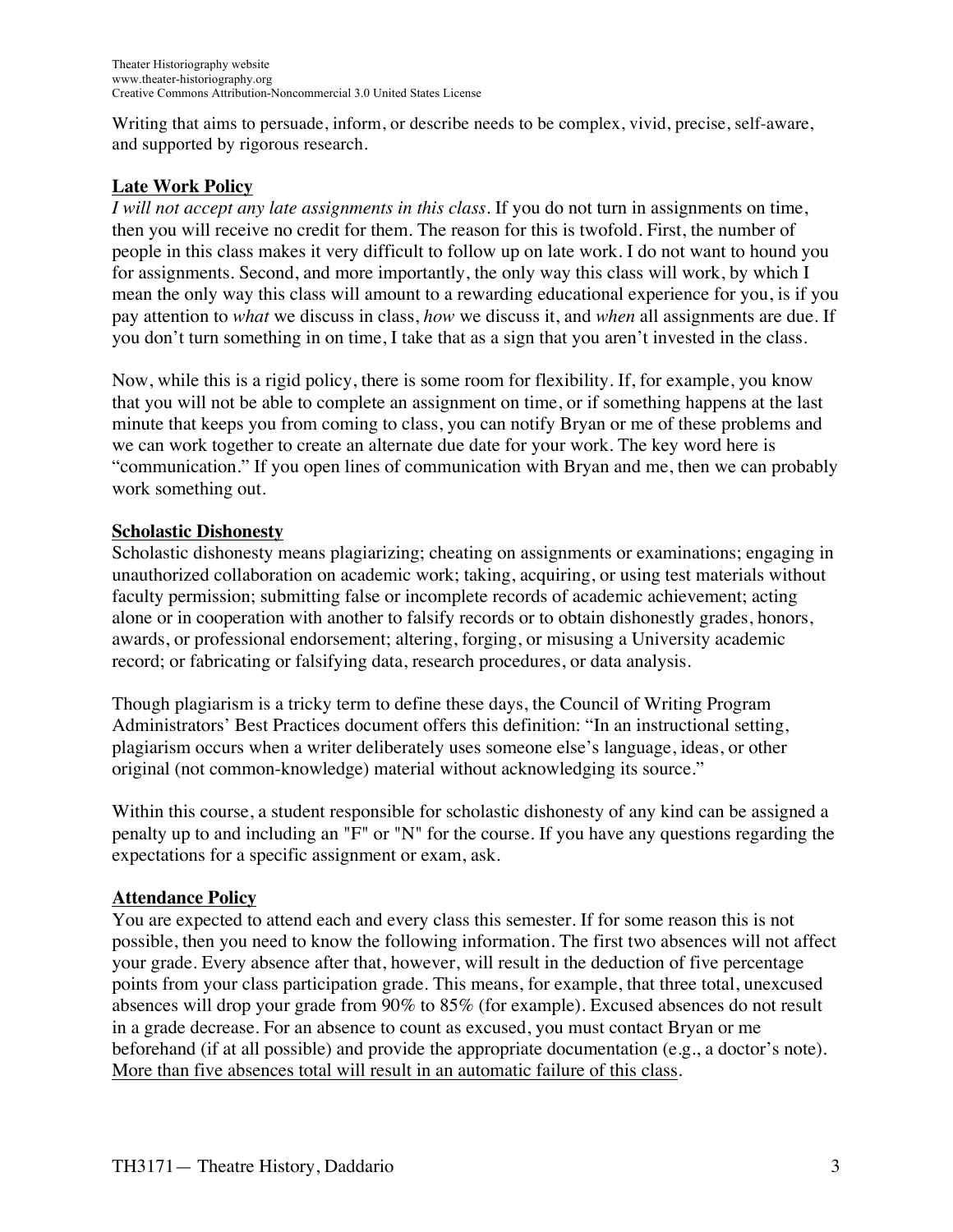If you arrive to class without having read the assigned materials, you will be asked to leave. Should this occur, you will be marked as absent for that class period. Such an occasion might occur if we ask you a question and your response reveals a lack of engagement with the text or suggests that you did not read the assignment. We will also assess your level of participation through informal writing assignments usually taking the form of questions related to the assigned reading. Both Bryan and I will be working diligently to ascertain each student's level of participation. We reserve the right to assign absences retroactively.

# **No Laptop/Phone Policy**

Past experience moves me to institute a "no laptop/phone" policy. I do not allow computer notebooks, netbooks, laptops, phones or any other electronic device in class due to the distractions/disruptions they inevitably pose to me and to other students. If you for whatever reason feel you absolutely must use a laptop, you must contact me individually, explain your case, and (if I approve) sign a Laptop Agreement policy specifying among other things that you will use the computer only for note-taking (disabling wireless functions), that you will sit in the back, and that you will minimize disruptions to the rest of the class.

# **Information regarding accommodation**

The University of Minnesota is committed to providing all students equal access to learning opportunities. Disability Services is the campus office that works with students who have disabilities to provide and/or arrange reasonable accommodations. Students registered with Disability Services, who have a letter requesting accommodations, are encouraged to contact the instructor early in the semester. Students who have, or think they may have, a disability (e.g. psychiatric, attentional, learning, vision, hearing, physical, or systemic), are invited to contact Disability Services for a confidential discussion at **612-626-1333 (V/TTY)** or **ds@umn.edu.** Additional information is available at the DS website **http://ds.umn.edu**.

As a student you may experience a range of issues that can cause barriers to learning, such as strained relationships, increased anxiety, alcohol/drug problems, feeling down, difficulty concentrating and/or lack of motivation. These mental health concerns or stressful events may lead to diminished academic performance or reduce your ability to participate in daily activities. University of Minnesota services are available to assist you with addressing these and other concerns you may be experiencing. You can learn more about the broad range of confidential mental health services available on campus via **www.mentalhealth.umn.edu**.

## **Information about writing assistance and resources for native and non-native English speakers**

The Writing Center is an excellent resource for all students. You can find the Writing Center at 15 Nicholson Hall (East Bank), room number 15. It is open Monday-Thursday, 9:00am to 4:30pm, and on Friday, 9:00am - 2:15pm. The following link takes you to a page where you can make an appointment: **http://writing.umn.edu/sws/hours**. There are also walk-in appointments available at 9 Appleby Hall. More information is available at that website.

If English is not your first language, you may find some assistance at the Writing Center. More importantly, however, I would like you to talk with me about your needs. If you have any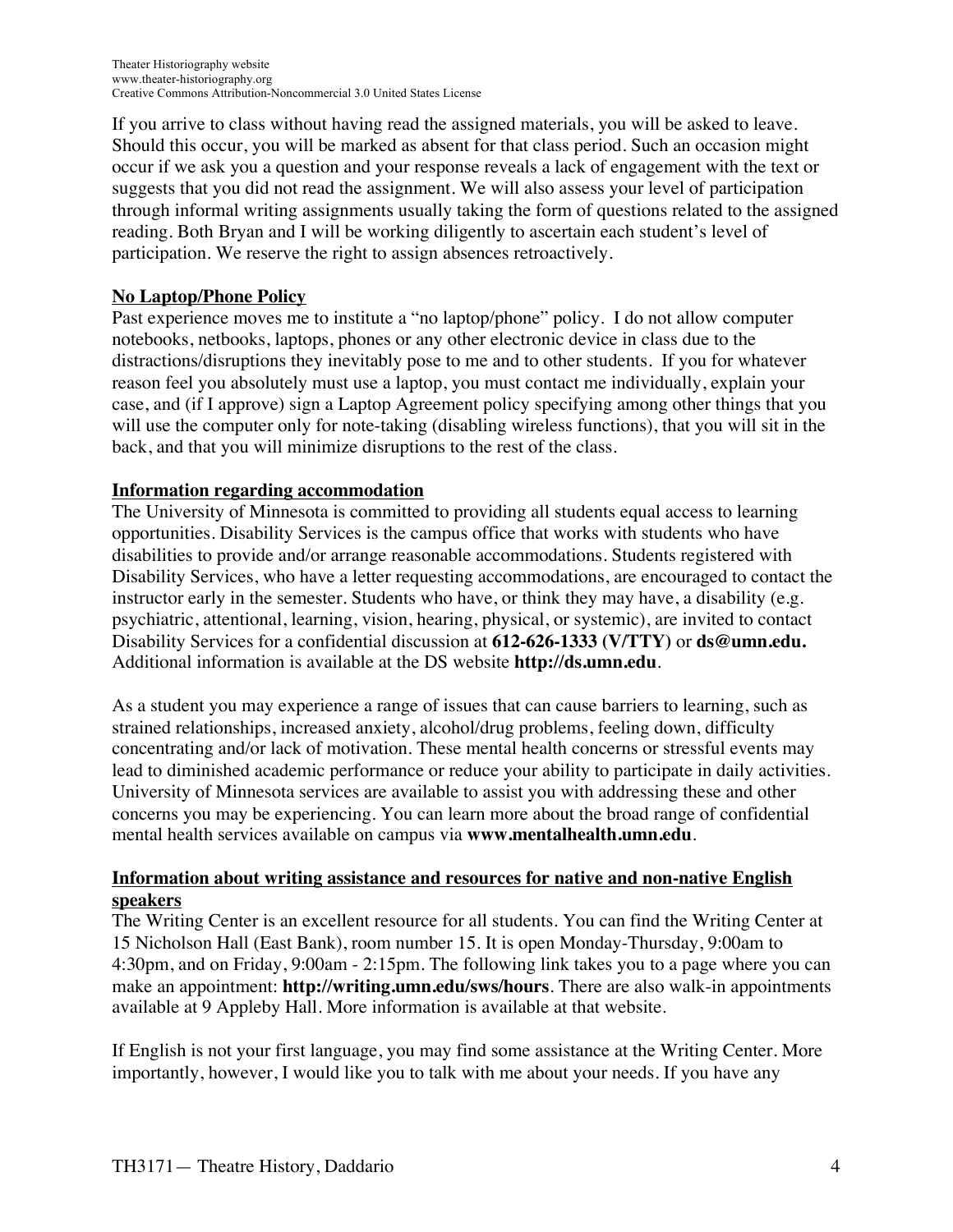concerns about the readings, anxieties about the writing assignments, or if I talk too fast in class, please let me know.

# **Course Texts**

You are responsible for getting all of the course readings. In addition to the bookstore and the course packet, you should be aware that the library has many of the plays we will discuss this semester. If you choose to purchase your texts from Amazon.com or some other online proprietor, be aware that you must have the texts before they are assigned on the syllabus. In other words, "my book is in the mail" is not an acceptable excuse.

There is one play available for purchase in the bookstore: Ellen McLaughlin's *Ajax in Iraq*. All other readings are located in the course packet, which you also purchase in the bookstore.

#### **Week-by-Week Breakdown**

Week 1: Introduction, Methodology, (Ir)Rationale

Tuesday: September 4

In Class: Course Introduction: *Doing* theatre history instead of simply *learning about it*. Or, the relationship between *how* and *what*

Assignment: Zimmerman, Bernhard. "Introduction." *Greek Tragedy, an Introduction*. Trans. Thomas Marier. Baltimore; London: The Johns Hopkins University Press, 1991. 1-25. (ISBN: 0- 8018-4119-4)

Thursday: September 6 In Class: Discuss Zimmerman, Architecture, Vase Painting, and Greek Tragedy; Introduce library resources Assignment: Read Sophocles. *Ajax*. Trans. R. C. Trevelyan. *MIT Classics Online*. April 12, 2012 < http://classics.mit.edu/Sophocles/ajax.pl.txt> and locate articles/research materials that deal with the play

Week 2: Ancient Greek Tragedy Tuesday, September 11 In Class: Discuss *Ajax* and research materials Assignment: Read Ellen McLaughlin. *Ajax in Iraq*. Playscripts Inc.

Thursday, September 13 In Class: Discuss *Ajax in Iraq* Assignment: Read Peter A. Campbell's "Teaching Japanese Noh Drama through Visualizing Space," *Theatre Topics* 21.1 (March 2011): 1-10 and either excerpt from Zeami, *The Flowering Spirit: Classic Teachings on the Arts of No*, trans. William Scott Wilson (Tokyo: Kodansha International, 2006) or excerpt from Rath's *The ethos of Noh: actors and their art* (Cambridge, MA: Harvard University Press, 2004)

Week 3: Noh Theatre Tuesday, September 18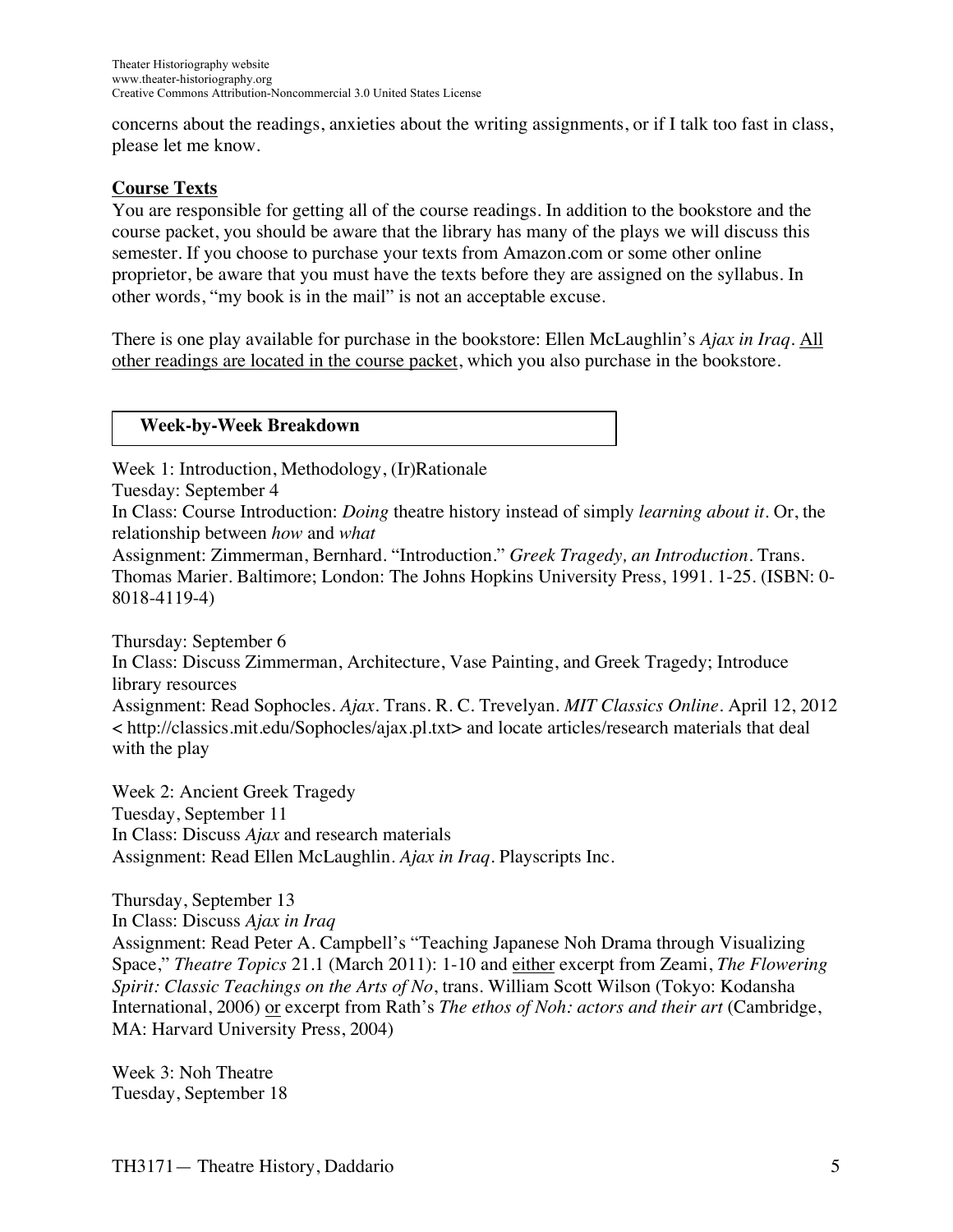In Class: Discuss Campbell, Zeami, and Rath Assignment: Read Zeami's *Atsumori* and find one interesting piece of information about this play

Thursday, September 20 In Class: Discuss *Atsumori* and the information you discovered Assignment: Read either Farley Richmond and Yasmin Richmond, "The Multiple Dimensions of Time and Space in Kūṭiyāṭṭam, the Sanskrit Theatre of Kerala," *Asian Theatre Journal* 2.1 (Spring 1985): 50-60 or V. Raghavan, "Sanskrit Drama: Theory and Performance," *Comparative Drama* 1.1 (Spring 1967): 36-48

Week 4: Sanskrit Theatre Tuesday, September 25 In Class: Discuss Time and Space in Sanskrit Theatre Assignment: Read King Shudraka's *Toy Cart*, locate one source on Sanskrit theatre that moves beyond a Western framework (cite source, and read as much of it as possible)

Thursday, September 27 In Class: Watch video, *A Casebook on Sanskrit Theater*; discuss Western lens Assignment: Write Comparative Analysis Paper (see prompt)

Week 5: Case Study Synthesis—Ancient Greek Tragedy, Noh Theatre, and Sanskrit Drama Tuesday, October 2 In Class: Workshop papers Assignment: Revise papers

Thursday, October 4 In Class: [Revised Papers Due] Discuss our first case study synthesis; debrief and look forward Assignment: Read Odai Johnson's "Unspeakable Histories: Terror, Spectacle, and Genocidal Memory"

Week 6: Comedy, Part 1: Terence and Ancient Rome Tuesday, October 9 In Class: Discuss "Unspeakable Histories" Assignment: Read Terence's *The Eunuch<sup>1</sup>* 

Thursday, October 11 In Class: Discuss Terence through Johnson; attempt to answer the question: What is comedy? Assignment: Read Moliere's *School for Wives* and *Critique of the School for Wives*; complete reading questions

Week 7: Comedy, Part 2: Moliere Tuesday, October 16

<sup>&</sup>lt;sup>1</sup> http://www.gutenberg.org/files/22188/22188-h/files/terence1\_2.html#eunuch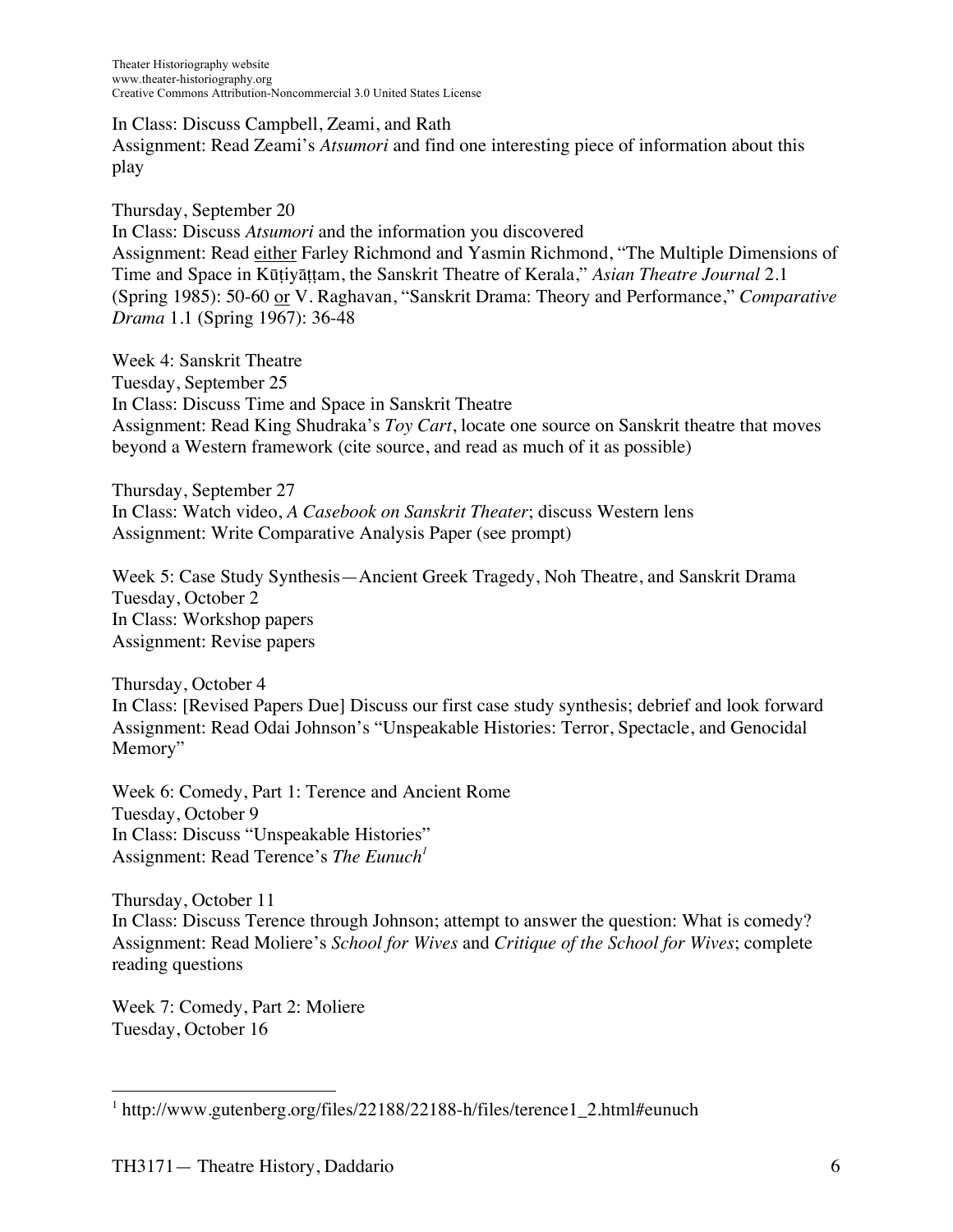Theater Historiography website www.theater-historiography.org Creative Commons Attribution-Noncommercial 3.0 United States License

In Class: Discuss *School for Wives* and *Critique of the School for Wives*. What historical context would you need to know in order to understand this play better? Assignment: Find resources about the French Academy

Thursday, October 18 In Class: Discuss the French Academy, history, and "context" Assignment: Read Aphra Behn's *Lucky Chance*

Week 8: Comedy, Part 3: Restoration England Tuesday, October 23 In Class: Discuss and Contextualize Aphra Behn and *The Lucky Chance* Assignment: Find materials about Aphra Behn

Thursday, October 30 In Class: Discuss "comedy" via Behn Assignment: Write Comparative Analysis Prompt

Week 9: Case Study Synthesis—What's so funny? Tuesday: October 30 In Class: Workshop papers Assignment: Revise Papers

Thursday, November 1 [ASTR] In Class: [Revised Papers Due] Debrief—Looking ahead to the final project, what seems most challenging about conducting research? Assignment: None.

Week 10: Introduction to Final Projects Tuesday, November 6 In Class: Introduce Guidelines and Goals of project; select topic; "Narrow your scope" Assignment: Work on "Narrow your scope"

Thursday, November 8 In Class: "Narrow your scope" Assignment: Post your group's proposal to your blog by Noon on Saturday, November 10

Week 11: Work on Final Projects Tuesday, November 13 In Class: "Format of the Presentation" Assignment: Post sketch of final presentation format to your blog by 5pm today

Thursday, November 15 In Class: "Divide and Conquer" Assignment: Compile annotated bibliography and answer "synthesis" questions by Sunday, November 18 at 5pm. Post both on blog